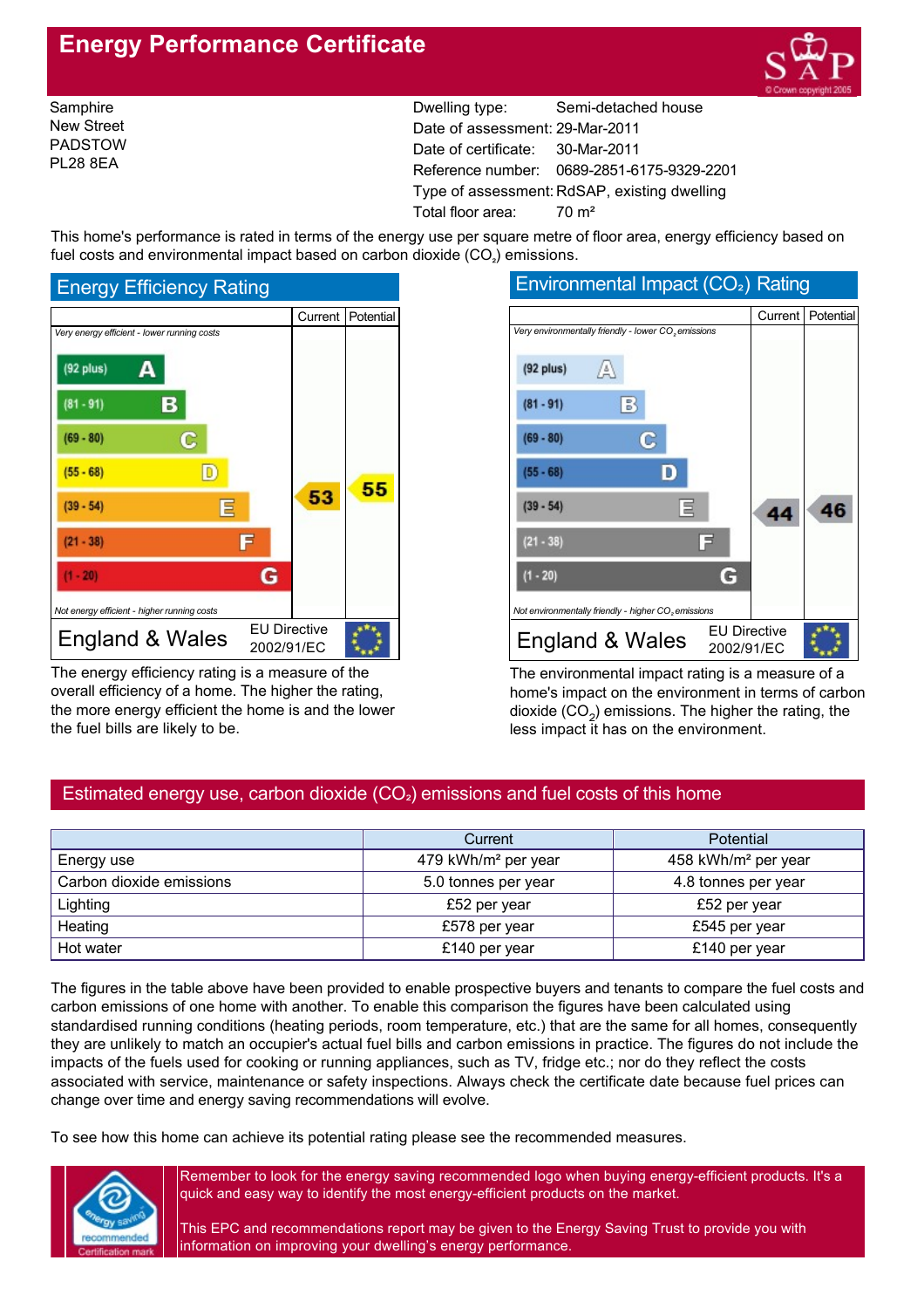#### About this document

The Energy Performance Certificate for this dwelling was produced following an energy assessment undertaken by a qualified assessor, accredited by the NHER Accreditation Scheme, to a scheme authorised by the Government. This certificate was produced using the RdSAP 2005 assessment methodology and has been produced under the Energy Performance of Buildings (Certificates and Inspections) (England and Wales) Regulations 2007 as amended. A copy of the certificate has been lodged on a national register.

| Assessor's accreditation number: NHER004104 |                                                             |
|---------------------------------------------|-------------------------------------------------------------|
| Assessor's name:                            | Mrs Kathryn Cowling                                         |
| Company name/trading name:                  | <b>Cornwall Energy Assessors</b>                            |
| Address:                                    | Rivendell, 33 Roseland Gardens, Redruth, Cornwall, TR15 1PX |
| Phone number:                               | 01209 210865                                                |
| Fax number:                                 |                                                             |
| E-mail address:                             | cornwallenergyassessors@gmx.com                             |
| Related party disclosure:                   | No related party                                            |
|                                             |                                                             |

#### If you have a complaint or wish to confirm that the certificate is genuine

Details of the assessor and the relevant accreditation scheme are as above. You can get contact details of the accreditation scheme from their website at www.nesltd.co.uk together with details of their procedures for confirming authenticity of a certificate and for making a complaint.

#### About the building's performance ratings

The ratings on the certificate provide a measure of the building's overall energy efficiency and its environmental impact, calculated in accordance with a national methodology that takes into account factors such as insulation, heating and hot water systems, ventilation and fuels used. The average Energy Efficiency Rating for a dwelling in England and Wales is band E (rating 46).

Not all buildings are used in the same way, so energy ratings use 'standard occupancy' assumptions which may be different from the specific way you use your home. Different methods of calculation are used for homes and for other buildings. Details can be found at www.communities.gov.uk/epbd

Buildings that are more energy efficient use less energy, save money and help protect the environment. A building with a rating of 100 would cost almost nothing to heat and light and would cause almost no carbon emissions. The potential ratings on the certificate describe how close this building could get to 100 if all the cost effective recommended improvements were implemented.

#### About the impact of buildings on the environment

One of the biggest contributors to global warming is carbon dioxide. The way we use energy in buildings causes emissions of carbon. The energy we use for heating, lighting and power in homes produces over a quarter of the UK's carbon dioxide emissions and other buildings produce a further onesixth.

The average household causes about 6 tonnes of carbon dioxide every year. Adopting the recommendations in this report can reduce emissions and protect the environment. You could reduce emissions even more by switching to renewable energy sources. In addition there are many simple everyday measures that will save money, improve comfort and reduce the impact on the environment. Some examples are given at the end of this report.

**Click www.epcadviser.direct.gov.uk our online tool which uses information from this EPC to show you how to save money on your fuel bills.**

Further information about Energy Performance Certificates can be found under Frequently Asked Questions at www.epcregister.com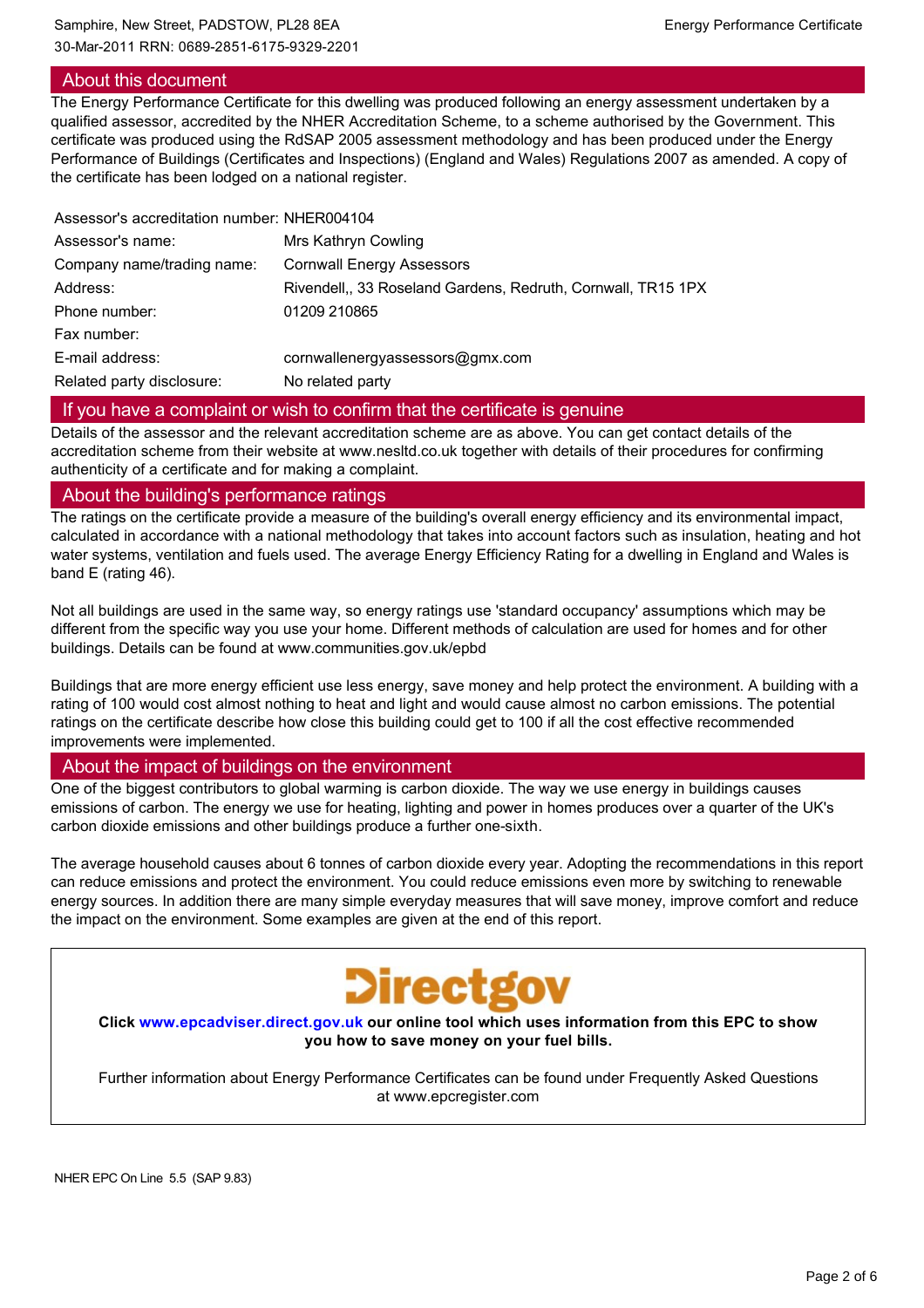**Samphire** New Street PADSTOW PL28 8EA

Date of certificate: 30-Mar-2011 Reference number: 0689-2851-6175-9329-2201

#### Summary of this home's energy performance related features

The table below gives an assessment of the key individual elements that have an impact on this home's energy and environmental performance. Each element is assessed by the national calculation methodology against the following scale: Very poor / Poor / Average / Good / Very good. The assessment does not take into consideration the physical condition of any element. "Assumed" means that the insulation could not be inspected and an assumption has been made in the methodology based on age and type of construction.

| Element                                                | Description                                 | Current performance      |               |
|--------------------------------------------------------|---------------------------------------------|--------------------------|---------------|
|                                                        |                                             | <b>Energy Efficiency</b> | Environmental |
| Walls                                                  | Timber frame, as built, insulated (assumed) | Good                     | Good          |
| Roofs                                                  | Pitched, 100 mm loft insulation             | Average                  | Average       |
| Floor                                                  | Solid, no insulation (assumed)              |                          |               |
| Windows                                                | Fully double glazed                         | Average                  | Average       |
| Main heating                                           | Electric storage heaters                    | Poor                     | Very poor     |
| Main heating controls                                  | Manual charge control                       | Poor                     | Poor          |
| Secondary heating                                      | Room heaters, electric                      |                          |               |
| Hot water                                              | Electric immersion, off-peak                | Average                  | Poor          |
| Lighting                                               | Low energy lighting in 80% of fixed outlets | Very good                | Very good     |
| <b>Current energy efficiency rating</b>                |                                             | E 53                     |               |
| Current environmental impact (CO <sub>2</sub> ) rating |                                             |                          | E 44          |

#### Low and zero carbon energy sources

None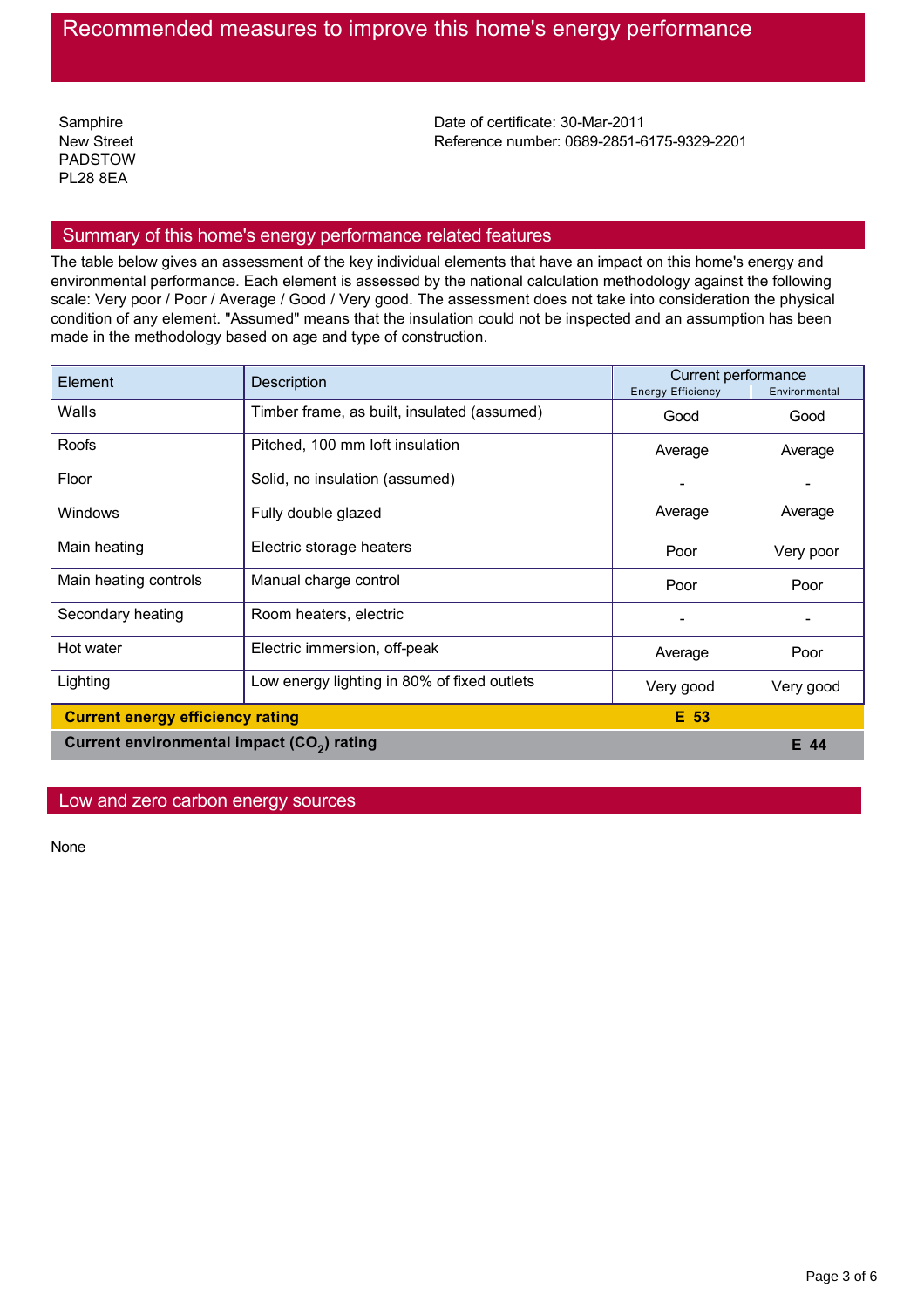#### **Recommendations**

The measures below are cost effective. The performance ratings after improvement listed below are cumulative, that is they assume the improvements have been installed in the order that they appear in the table.

| Lower cost measures                                      | Typical savings | Performance ratings after improvements |                      |
|----------------------------------------------------------|-----------------|----------------------------------------|----------------------|
| (up to $£500$ )                                          | per year        | Energy efficiency                      | Environmental impact |
| Increase loft insulation to 270 mm                       | £33             | D 55                                   | E 46                 |
| Total                                                    | £33             |                                        |                      |
| <b>Potential energy efficiency rating</b><br>D 55        |                 |                                        |                      |
| Potential environmental impact (CO <sub>2</sub> ) rating |                 |                                        | E 46                 |

#### Further measures to achieve even higher standards

The further measures listed below should be considered in addition to those already specified if aiming for the highest possible standards for this home. However you should check the conditions in any covenants, planning conditions, warranties or sale contracts.

| <b>Typical savings</b>                                  |          |                   | Performance ratings after improvements |
|---------------------------------------------------------|----------|-------------------|----------------------------------------|
|                                                         | per year | Energy efficiency | Environmental impact                   |
| 2 Solar water heating                                   | £42      | D 58              | E 49                                   |
| 3 Change heating to gas condensing boiler               | £92      | C <sub>72</sub>   | C <sub>72</sub>                        |
| 4 Solar photovoltaic panels, 2.5 kWp                    | £215     | B 84              | <b>B</b> 83                            |
| <b>Enhanced energy efficiency rating</b>                |          | <b>B</b> 84       |                                        |
| Enhanced environmental impact (CO <sub>2</sub> ) rating |          |                   | <b>B</b> 83                            |

Improvements to the energy efficiency and environmental impact ratings will usually be in step with each other. However, they can sometimes diverge because reduced energy costs are not always accompanied by a reduction in carbon dioxide  $(CO_2)$  emissions.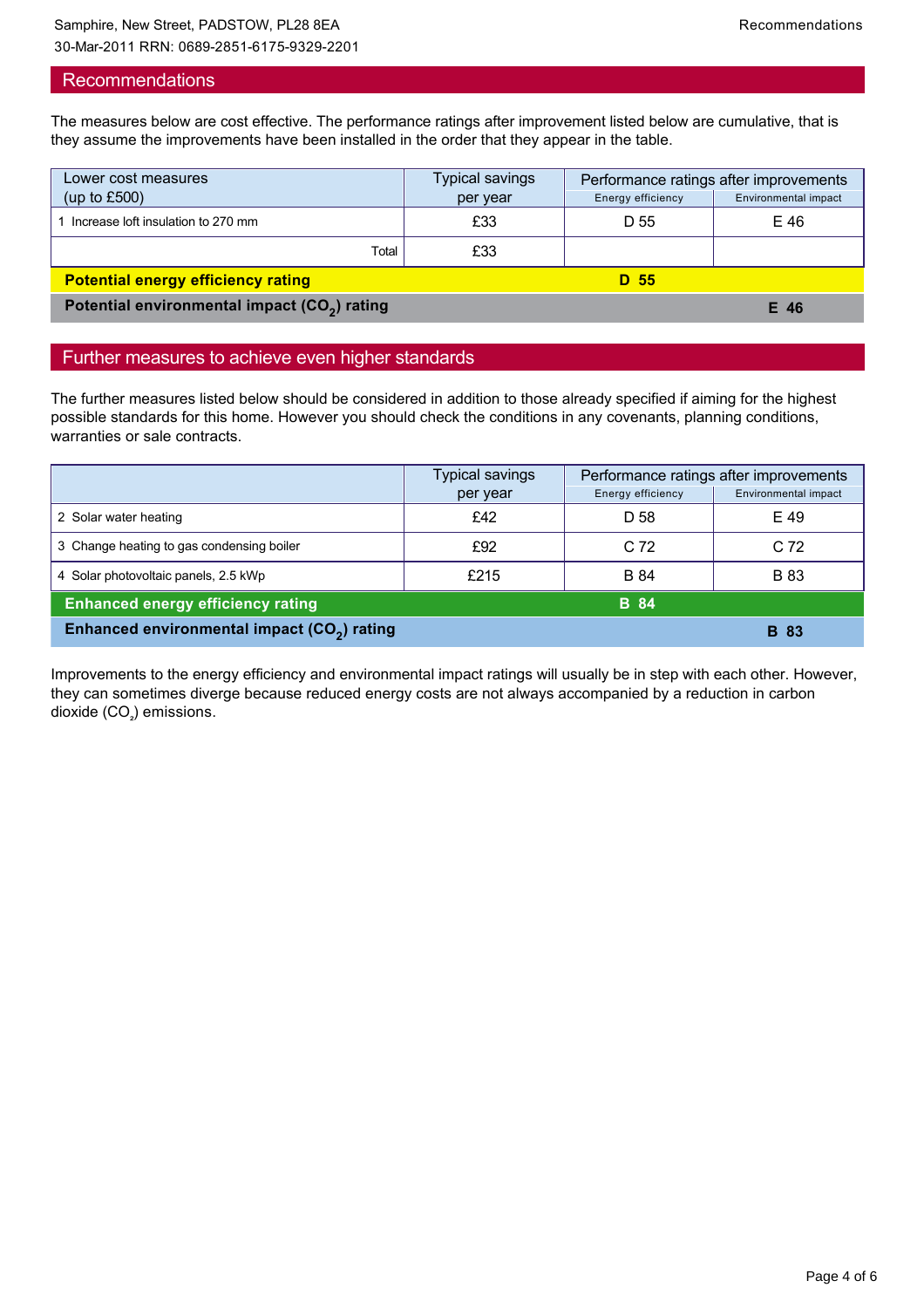#### About the cost effective measures to improve this home's performance ratings

If you are a tenant, before undertaking any work you should check the terms of your lease and obtain approval from your landlord if the lease either requires it, or makes no express provision for such work.

#### **Lower cost measures (typically up to £500 each)**

These measures are relatively inexpensive to install and are worth tackling first. Some of them may be installed as DIY projects. DIY is not always straightforward and sometimes there are health and safety risks, so take advice before carrying out DIY improvements.

#### **1 Loft insulation**

Loft insulation laid in the loft space or between roof rafters to a depth of at least 270 mm will significantly reduce heat loss through the roof; this will improve levels of comfort, reduce energy use and lower fuel bills. Insulation should not be placed below any cold water storage tank, any such tank should also be insulated on its sides and top, and there should be boarding on battens over the insulation to provide safe access between the loft hatch and the cold water tank. The insulation can be installed by professional contractors but also by a capable DIY enthusiast. Loose granules may be used instead of insulation quilt; this form of loft insulation can be blown into place and can be useful where access is difficult. The loft space must have adequate ventilation to prevent dampness; seek advice about this if unsure. Further information about loft insulation and details of local contractors can be obtained from the National Insulation Association (www.nationalinsulationassociation.org.uk).

#### About the further measures to achieve even higher standards

Further measures that could deliver even higher standards for this home. You should check the conditions in any covenants, planning conditions, warranties or sale contracts before undertaking any of these measures. If you are a tenant, before undertaking any work you should check the terms of your lease and obtain approval from your landlord if the lease either requires it, or makes no express provision for such work.

#### **2 Solar water heating**

A solar water heating panel, usually fixed to the roof, uses the sun to preheat the hot water supply. This will significantly reduce the demand on the heating system to provide hot water and hence save fuel and money. The Solar Trade Association has up-to-date information on local installers and any grant that may be available.

#### **3 Gas condensing boiler**

Changing the heating to use a mains gas boiler that provides both space and water heating will save money, as mains gas is currently cheaper than the fuel being used at present. A condensing boiler is capable of much higher efficiencies than other types of boiler, meaning it will burn less fuel to heat the property, but there may be exceptional circumstances making this impractical. Condensing boilers need a drain for the condensate which limits their location; remember this when considering remodelling the room containing the existing boiler even if the latter is to be retained for the time being (for example a kitchen makeover). This improvement is most appropriate when the existing heating system needs repair or replacement. Building Regulations apply to this work, so your local authority building control department should be informed, unless the installer is registered with a competent persons scheme<sup>1</sup>, and can therefore self-certify the work for Building Regulation compliance. Ask a qualified heating engineer to explain the options.

#### **4 Solar photovoltaic (PV) panels**

A solar PV system is one which converts light directly into electricity via panels placed on the roof with no waste and no emissions. This electricity is used throughout the home in the same way as the electricity purchased from an energy supplier. The British Photovoltaic Association has up-to-date information on local installers who are qualified electricians and on any grant that may be available. Planning restrictions may apply in certain neighbourhoods and you should check this with the local authority. Building Regulations apply to this work, so your local authority building control department should be informed, unless the installer is appropriately qualified and registered as such with a competent persons scheme<sup>1</sup>, and can therefore self-certify the work for Building Regulation compliance. The assessment does not include the effect of any feed-in tariff, which could appreciably increase the savings that are shown on this EPC for solar photovoltaic panels.